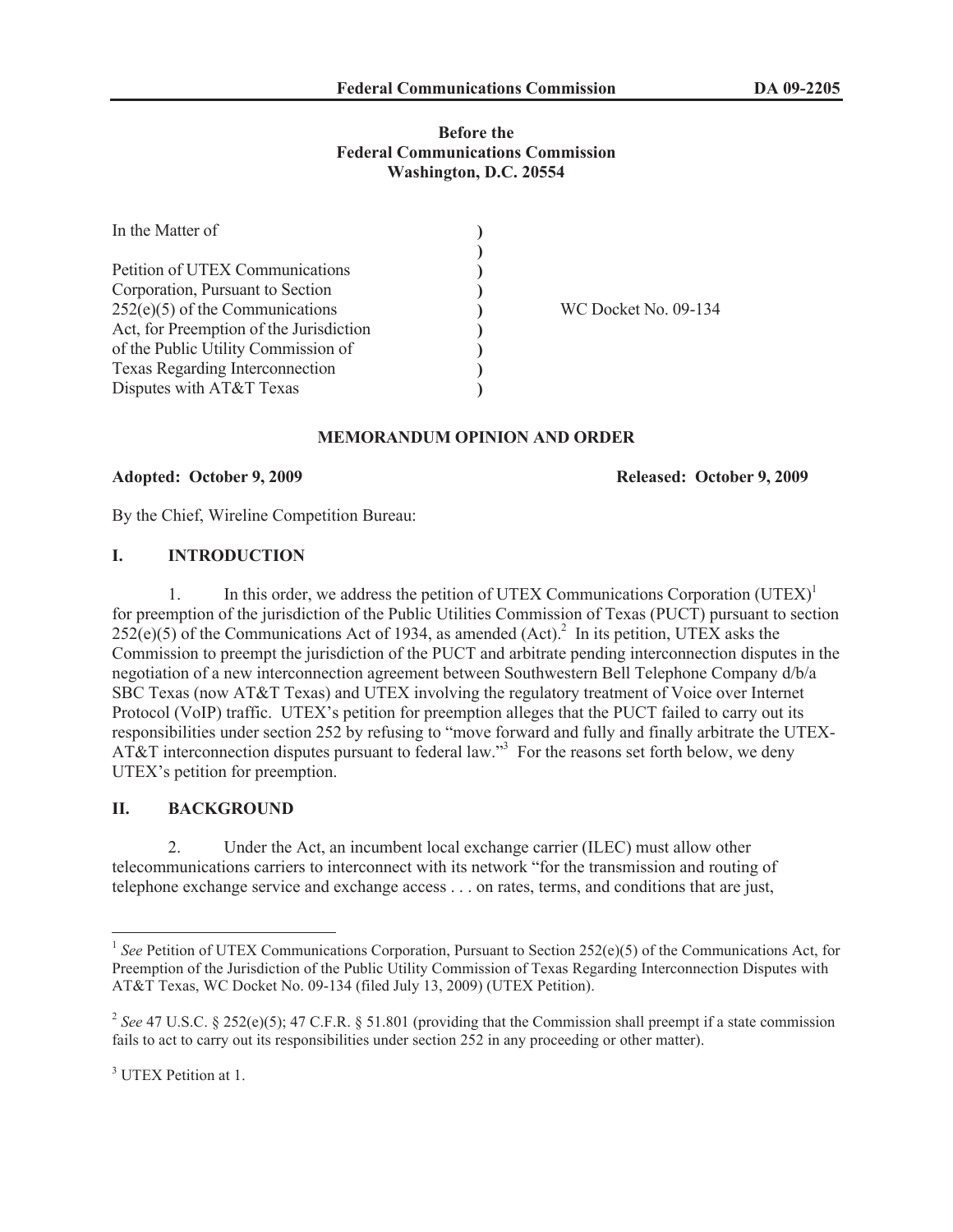reasonable, and nondiscriminatory,"<sup>4</sup> and "shall make available any interconnection, service, or network element provided under an agreement approved under this section [252] to which it is a party to any other requesting telecommunications carrier upon the same terms and conditions as those provided in the agreement."<sup>5</sup> If negotiations between the parties fail or reach an impasse, any party to the negotiation may, between the  $135<sup>th</sup>$  and  $160<sup>th</sup>$  day (inclusive) "after the date on which an incumbent local exchange carrier receives a request for negotiation under this section, . . . petition a State commission to arbitrate any open issues."<sup>6</sup>

3. When arbitrating a dispute over a new interconnection agreement, the state commission must resolve "each issue set forth in the petition and the response" and "shall conclude the resolution of any unresolved issues not later than 9 months after the date on which the local exchange carrier received the request [for interconnection]."<sup>7</sup> If a state commission "fails to act to carry out its responsibility under this section in any proceeding or other matter under this section, then the Commission shall issue an order preempting the State commission's jurisdiction of that proceeding or matter . . . ."<sup>8</sup> If a party petitions the Commission to preempt the jurisdiction of the state commission, it is that party's burden to "prove that the state has failed to act to carry out its responsibilities under section 252 of the Act."<sup>9</sup>

4. The UTEX Petition arises out of an interconnection dispute between UTEX and AT&T Texas that began in 2002 when UTEX filed a petition asking the PUCT to arbitrate the terms of a new interconnection agreement between it and AT&T Texas.<sup>10</sup> Over the next several years, the parties agreed to extend the arbitration schedule such that a list identifying the issues to be addressed by the PUCT was not submitted to the PUCT until November 2005.<sup>11</sup> The issues for arbitration are contained in a 1500plus page document filed with the PUCT, but can be broken down into three main categories: ISDN interconnection options and requirements for new technology; liquidated damages/performance standards; and dispute resolution. In February 2006, the PUCT's arbitrators requested that the parties identify any issues on this list that implicated or involved VoIP.<sup>12</sup> UTEX represented that all parts of the interconnection agreement were related to VoIP because the company's principal business plan was to

 $5$  47 U.S.C. § 252(i).

 $6$  47 U.S.C. § 252(b)(1).

 $7$  47 U.S.C. § 252(b)(4)(C).

 $847$  U.S.C. § 252(e)(5).

 $9$  47 C.F.R. § 51.803(b).

<sup>10</sup> *See* UTEX Petition at 2.

<sup>11</sup> *See* Public Utility Commission of Texas' Response to Petition of UTEX Communications Corporation for Preemption Under 47 U.S.C. § 252(e), WC Docket No. 09-134, at 6 and Ex. A (filed Aug. 11, 2009) (PUCT Comments). It is noteworthy that UTEX did not submit a required list identifying the issues to be resolved until more than three years after its initial request for arbitration. *See id*. at 6. Thus, although the PUCT did not complete the arbitration within the timeframe specified in section 252, it appears UTEX acceded to the PUCT's departure from the statutory schedule. *See id*. (explaining that UTEX subsequently filed two amended arbitration petitions).

<sup>12</sup> *See* UTEX Petition at 7.

 $4$  47 U.S.C. § 251(c)(2).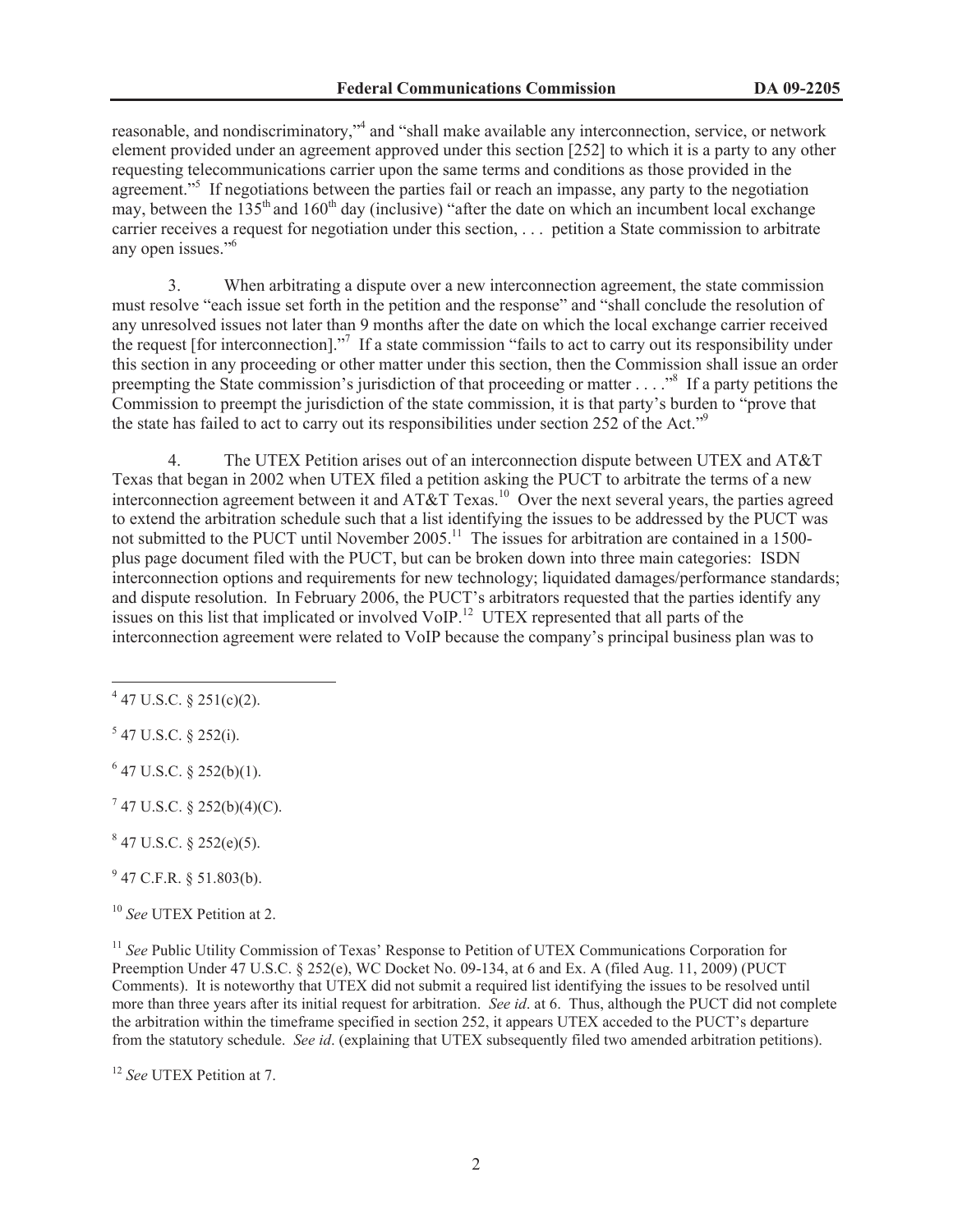support IP-enabled services, including  $VoIP<sup>13</sup>$ 

5. In April 2006, the PUCT's arbitrators entered an order dismissing the proceeding on the basis that the PUCT had previously declined to consider issues implicating VoIP because it believed that the Commission intended to address such issues.<sup>14</sup> UTEX appealed the decision to the full PUCT, which determined that it was more appropriate to abate the proceeding rather than dismiss it pending a decision by the Commission as to the appropriate regulatory classification of VoIP services.<sup>15</sup> UTEX then challenged the state commission's order abating the arbitration proceeding in federal district court, complaining, among other things, about the PUCT's alleged inaction in the arbitration proceeding. The federal district court dismissed the complaint due to the absence of a final determination by the PUCT concerning the interconnection agreement or an order declining jurisdiction.<sup>16</sup> On October 8, 2009, the PUCT filed an *ex parte* notice in this proceeding stating "[i]f the FCC indicates that the PUCT need not wait for the FCC to make [nationwide determinations on the appropriate regulatory treatment of VoIP services], then the PUCT will complete the arbitration."<sup>17</sup>

6. On July 13, 2009, UTEX filed the present petition for preemption alleging that the PUCT failed to act to carry out its responsibilities under section 252 in that it refused to complete the arbitration of the pending interconnection disputes.<sup>18</sup> All commenters but UTEX advocate denial of the UTEX Petition.<sup>19</sup> For the reasons set forth below, we deny UTEX's petition for preemption.

<sup>15</sup> See UTEX Petition at 7-8 and Ex. 4. "The PUCT explained that it was 'not appropriate to consider the issue of the regulatory classification of Voice Over Internet Protocol (VoIP) – a matter that the [PUCT] has deferred in Docket No. 28821, and a matter that has industry-wide implications – in the context of this arbitration.'" PUCT Comments at 3-4.

<sup>16</sup> *See UTEX Communications Corp. v. Public Util. Comm'n of Texas*, 514 F.Supp.2d 963, 971 (W.D. Tex 2007); UTEX Petition at 8 and Ex. 7.

<sup>17</sup> See Letter of John R. Hulme, Assistant Attorney General, on behalf of Public Utility Commission of Texas to Marlene H. Dortch, Secretary, Federal Communications Commission, WC Docket No. 09-134 (filed Oct. 8, 2009) (Oct. 8 PUCT *Ex Parte* Letter).

<sup>18</sup> Shortly thereafter, the Commission released a Public Notice seeking comment on the preemption petition. *See Pleading Cycle Established for Comments on Petition of UTEX Communications Corporation for Preemption of the Jurisdiction of the Public Utility Commission of Texas Pursuant to Section 252(e)(5) of the Communications Act*, WC Docket No. 09-134, 24 FCC Rcd 9432 (2009). Comments were filed on August 11, 2009 and replies on August 18, 2009.

<sup>19</sup> *See*, *e.g.*, AT&T Texas Response to Petition of UTEX Communications Corporation for Preemption Under 47 U.S.C. § 252(e), WC Docket No. 09-134 at 2 (filed Aug. 11, 2009) (AT&T Texas Comments); Comments of the National Exchange Carrier Association, Inc., WC Docket No. 09-134 at 4-5 (filed Aug. 11, 2009) (NECA Comments); Comments of the United States Telecom Association, WC Docket No. 09-134 at 3-4 (filed Aug. 11, 2009) (USTA Comments); National Telecommunications Cooperative Association Reply Comments, WC Docket No. 09-134 at 3 (filed Aug. 18, 2009) (NTCA Reply Comments); Reply Comments of Verizon, WC Docket No. 09- 134 at 1 (filed Aug. 18, 2009) (Verizon Reply Comments). Commenters observe that the regulatory issues surrounding VoIP are pending in several rulemaking proceedings and express the view that it would be inappropriate for the Commission to make a determination with significant industry-wide consequences in the context of an interconnection arbitration proceeding.

<sup>13</sup> *See id*.

<sup>14</sup> *See id*. and Exs. 2, 3; PUCT Comments at 3.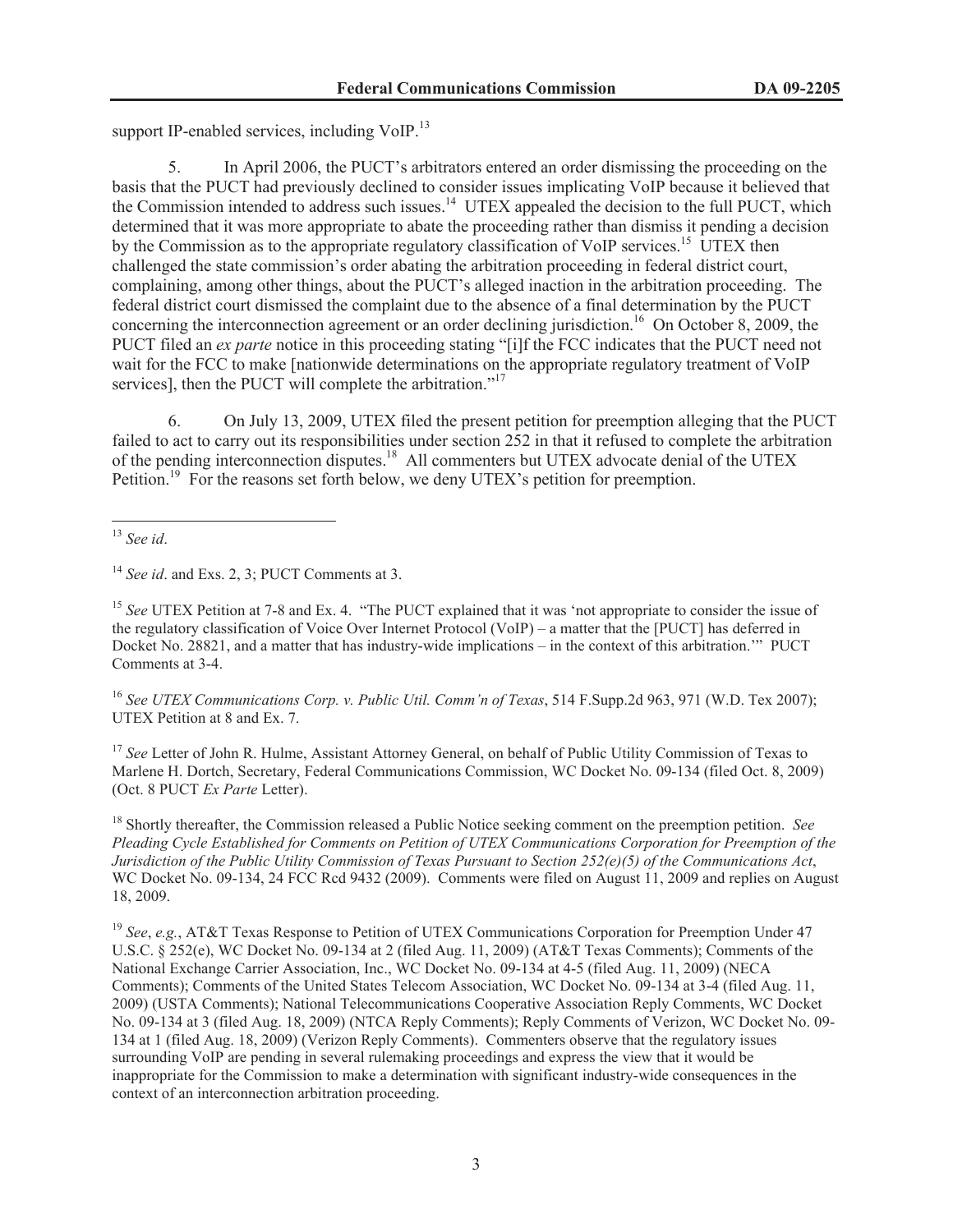# **III. DISCUSSION**

7. UTEX does not meet its burden of showing that the PUCT "failed to act" within the meaning of section 252(e)(5) on disputes regarding the new interconnection agreement between itself and AT&T Texas.<sup>20</sup> First, we find that the PUCT initially responded to UTEX's request for arbitration in a timely manner by quickly initiating proceedings.<sup>21</sup> Within a month of UTEX filing its arbitration request, the PUCT issued an order establishing a prehearing conference.<sup>22</sup> In its comments here, moreover, the PUCT represented that, despite the current abatement of its proceeding, it "is attempting to carry out its responsibility to arbitrate a new UTEX interconnection agreement, and UTEX has not been deprived of a forum for its arbitration request."<sup>23</sup> We agree. AT&T Texas and UTEX agreed that the nine-month statutory deadline by which a final interconnection agreement would be in place was to be July 1, 2005; this deadline was extended several times by the parties.<sup>24</sup> The proceeding was later abated, without a decision indicating an unwillingness by the PUCT to act.

8. Nor are we willing to preempt the PUCT's statutorily assigned arbitration function based simply on the time that has elapsed since the PUCT abated its proceeding.<sup>25</sup> The PUCT abated the

<sup>21</sup> We agree that "nothing in this [petition] suggests the PUCT or its staff arbitrators were the reasons this arbitration dragged on for several years and could not be completed by the nine-month Federal Telecommunications Act deadline." PUCT Comments at 2. The Commission must "evaluate whether a state commission has fulfilled its responsibility under section 252 based on the particulars of each case." *Starpower Communications, LLC Petition for Preemption of Jurisdiction of the Virginia State Corporation Commission Pursuant to Section 252(e)(5) of the Telecommunications Act of 1996*, CC Docket No. 00-52, Memorandum Opinion and Order, 15 FCC Rcd 11277, 11280, para. 8 (2000) (*Starpower Preemption Order*).

<sup>22</sup> UTEX filed its petition for arbitration with the PUCT on July 31, 2002. *See* UTEX Petition at 2. "This energetic discharge of State commission responsibility is standard PUCT practice; the PUCT has routinely arbitrated and approved ICAs under the 1996 Act, and has routinely resolved post-ICA disputes under the 1996 Act as well." AT&T Texas Comments at 3-4.

<sup>23</sup> PUCT Comments at 1. The Commission has granted preemption when state commissions explicitly refuse to act. The PUCT, unlike the state commissions in those cases, has not explicitly refused to act in the UTEX-AT&T Texas ICA arbitration. *Cf*. *Starpower Preemption Order*, 15 FCC Rcd 11280, para. 7 (granting preemption because the Virginia Commission failed to act when it "explicitly declined to take any action with respect to Starpower's petitions."); *Petition of Northland Networks, Ltd. For Preemption of the Jurisdiction of the New York Public Service Commission Pursuant to Section 252(e)(5) of the Communications Act of 1934, as Amended*, WC Docket No. 03- 242, Memorandum Opinion and Order, 19 FCC Rcd 2396, 2400, para. 9 (WCB 2004) ("As in *Starpower*, the state commission in this case has expressly declined to interpret or enforce the terms of the identical interconnection agreements at issue.").

<sup>24</sup> *See* PUCT Comments at 6 and Ex. A.

 $25$  UTEX argues that "[b]y stating that the proceeding is 'abated,' and failing to take up the issue for over three years, the [PUCT] has effectively refused to arbitrate the issue." UTEX Petition at 8.

 $20$  "The party seeking preemption must prove that the state has failed to act to carry out its responsibilities under section 252 of the Act." 47 C.F.R. § 51.803(b). "The Commission will place the burden of proof on parties alleging that the state commission has failed to respond to a request for mediation or arbitration within a reasonable time frame." *Implementation of the Local Competition Provisions in the Telecommunications Act of 1996; Interconnection Between Local Exchange Carriers and Commercial Mobile Radio Services Providers*, CC Docket Nos. 96-98, 95-185, First Report and Order, 11 FCC Rcd 15499, 16128, para. 1285 (1996) (*Local Competition Order*) (subsequent history omitted).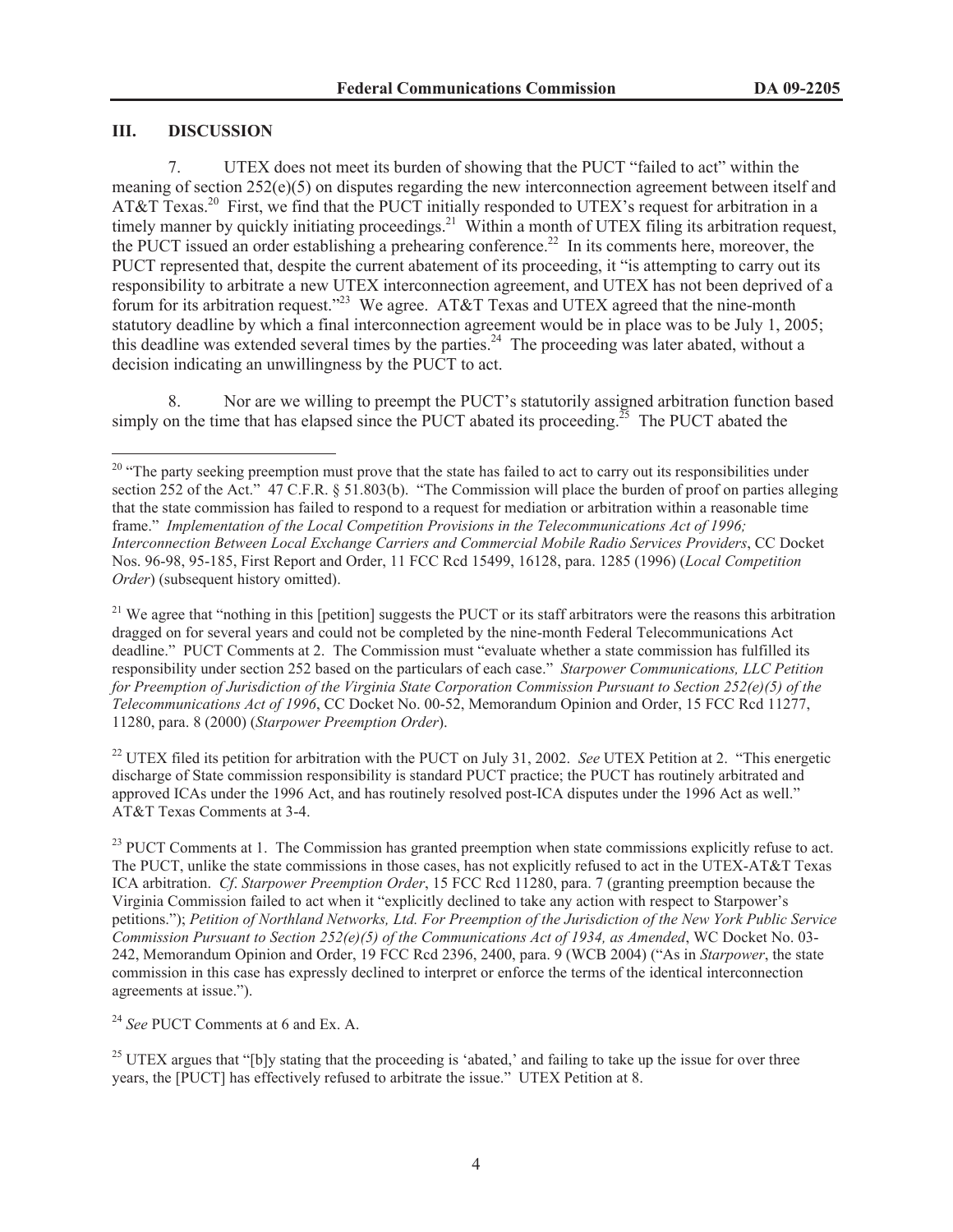proceeding on June 7, 2006, stating it was "not appropriate to consider the issue of the regulatory classification of Voice over Internet Protocol — a matter that has industry-wide implications — in the context of this arbitration."<sup>26</sup> UTEX responded by challenging the PUCT's decision in federal district court.<sup>27</sup> Only after that challenge was dismissed on March 18, 2009, did UTEX file its petition for preemption.<sup>28</sup> Thus, although, as we discuss below, the PUCT could have relied on existing law to reach a decision rather than abating the arbitration, we nevertheless find that, in large part, the time lapsed since the initiation of that abatement is properly attributable to the litigation, rather than a failure of the PUCT to act.

9. Under the facts before the Commission, the PUCT did act to complete its duties in a timely manner, but believed that it was unable to make a final determination with regard to UTEX's arbitration request solely because the Commission has not resolved the regulatory classification of VoIP traffic, and the associated intercarrier compensation obligations. Importantly, the PUCT actively conducted the arbitration proceeding, and did so in a timely manner, until UTEX asserted that all of the terms of the new interconnection agreement involve VoIP.<sup>29</sup> The PUCT perceived the absence of Commission resolution of these regulatory questions as an obstacle to its conclusion of the arbitration proceeding. It is clear from the record that the PUCT stands ready to resolve this arbitration, however.<sup>30</sup> Indeed, the PUCT recently affirmed its willingness to complete the arbitration should we deny the preemption petition and make clear (as we do below) that the lack of regulatory direction from the Commission regarding these issues does not, in fact, stand as a legal obstacle to the PUCT's resolution of the arbitration.<sup>31</sup> In light of the important role for the states established under section 252, the Commission has explained that it "will not take an expansive view of what constitutes a state's 'failure to act.<sup>"32</sup> Consequently, we find it most consistent with section 252 of the Act to allow the PUCT to fulfill its responsibilities under the Act.

10. Notwithstanding our decision not to preempt, we make clear that the Act requires timely arbitration, even where there is uncertainty in the law because the Commission has not addressed a particular question.<sup>33</sup> The PUCT has affirmatively indicated its desire to retain jurisdiction over the

<sup>28</sup> *See id* at 8.

<sup>29</sup> *See* PUCT Comments at 6.

<sup>32</sup> *Implementation of the Local Competition Provisions in the Telecommunications Act of 1996; Interconnection between Local Exchange Carriers and Commercial Mobile Radio Service Providers*, CC Docket Nos. 96-98 and 96- 185, First Report and Order, 11 FCC Rcd 15499, 16128, para. 1285 (1996) (*Local Competition Order*).

<sup>33</sup> *See, e.g.*, *Implementation of the Local Competition Provisions of the Telecommunications Act of 1996*, 15 FCC Rcd 3696, 3844, para. 326 (1999) (noting the fact that some state commissions had required unbundling of dark fiber in the absence of the Commission having addressed that issue, and that those decisions had been upheld in federal court); *Implementation of the Local Competition Provisions of the Telecommunications Act of 1996; Inter-Carrier Compensation for ISP-Bound Traffic*, 14 FCC Rcd 3689, 3704-05, para. 25 (1999) (finding that, under the requirements of section 251 and 252 of the Act, state commission could arbitrate reciprocal compensation

(continued ….)

<sup>26</sup> *Id*. at Ex. 4.

<sup>27</sup> *See id*.

<sup>30</sup> *See, e.g.*, PUCT Comments at 1.

<sup>31</sup> *See* Oct. 8 PUCT *Ex Parte* Letter.